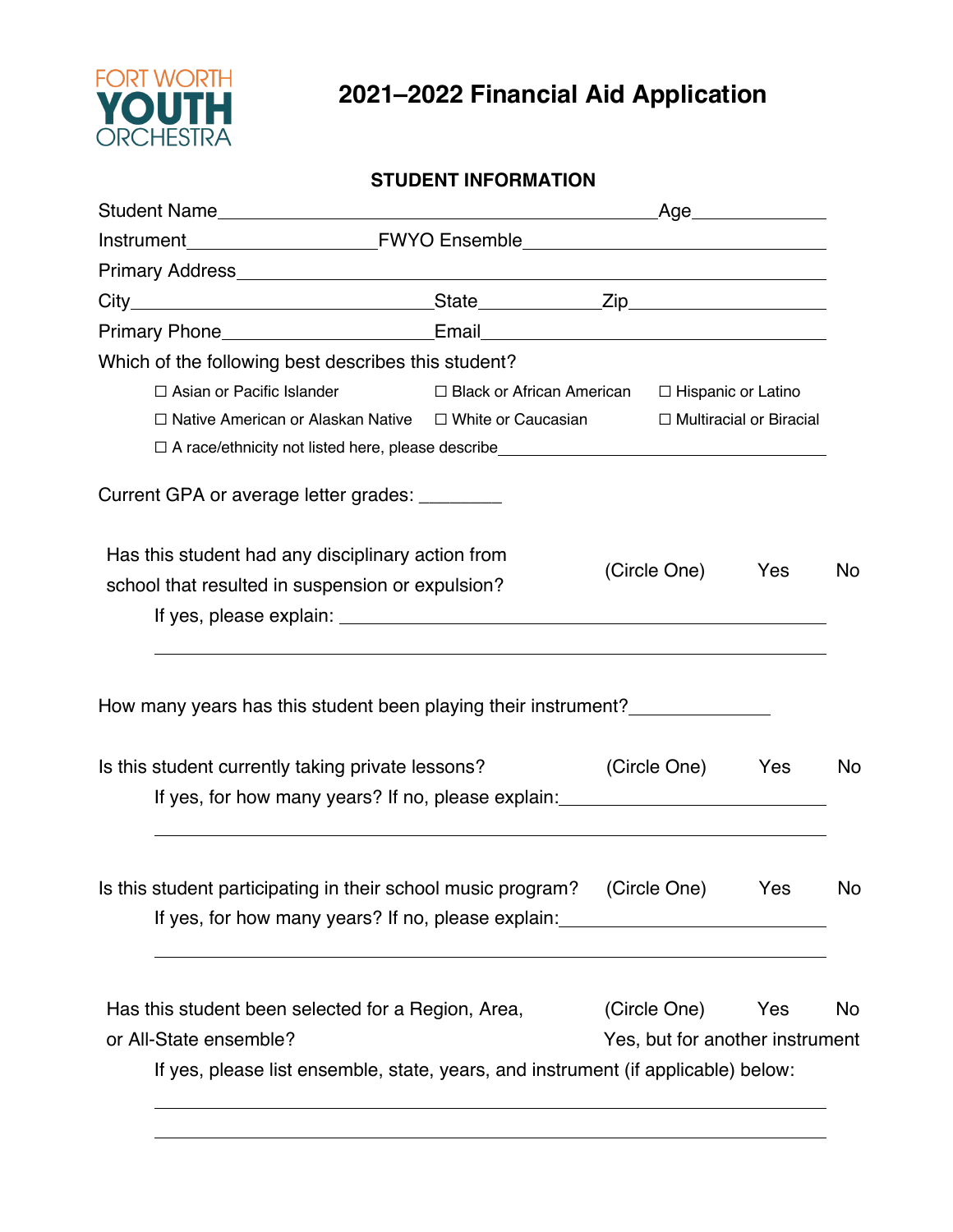Please list other auditioned experiences and accolades this student has been selected for:

# **Parent/Guardian 1 Information**

| Primary Address (if different from student)<br>The manufactured and the manufactured and the manufactured and the manufactured and the manufactured and the m |  |  |                           |  |  |  |
|---------------------------------------------------------------------------------------------------------------------------------------------------------------|--|--|---------------------------|--|--|--|
|                                                                                                                                                               |  |  |                           |  |  |  |
|                                                                                                                                                               |  |  |                           |  |  |  |
|                                                                                                                                                               |  |  |                           |  |  |  |
| Which of the following best describes Parent/Guardian No. 1?                                                                                                  |  |  |                           |  |  |  |
| □ Asian or Pacific Islander □ Black or African American                                                                                                       |  |  | $\Box$ Hispanic or Latino |  |  |  |
| $\Box$ Native American or Alaskan Native $\Box$ White or Caucasian $\Box$ Multiracial or Biracial                                                             |  |  |                           |  |  |  |
|                                                                                                                                                               |  |  |                           |  |  |  |

# **Parent/Guardian 2 Information**

| Primary Address (if different from student)<br><u>Example 2008</u>                                |  |  |                           |  |  |
|---------------------------------------------------------------------------------------------------|--|--|---------------------------|--|--|
|                                                                                                   |  |  |                           |  |  |
| Primary Phone______________________________Email________________________________                  |  |  |                           |  |  |
|                                                                                                   |  |  |                           |  |  |
| Which of the following best describes Parent/Guardian No. 2?                                      |  |  |                           |  |  |
| $\Box$ Asian or Pacific Islander $\Box$ Black or African American                                 |  |  | $\Box$ Hispanic or Latino |  |  |
| $\Box$ Native American or Alaskan Native $\Box$ White or Caucasian $\Box$ Multiracial or Biracial |  |  |                           |  |  |
| $\Box$ A race/ethnicity not listed here, please describe                                          |  |  |                           |  |  |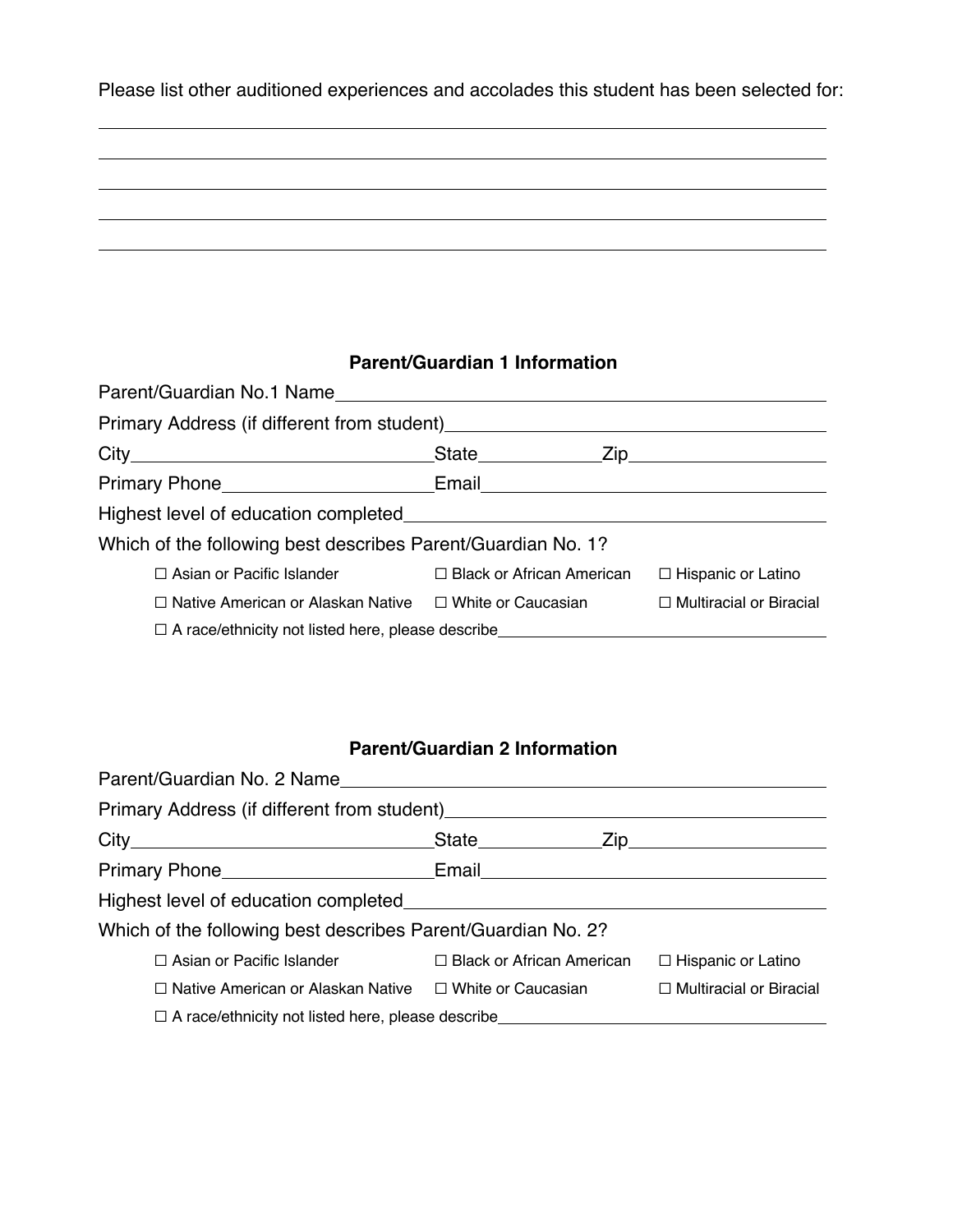### **Financial Information**

Employment of all working members of the household's last taxable year:

| <b>Name</b> | <b>Occupation</b>                       | <b>Years</b><br><b>Employed</b>                | <b>Gross Yearly</b><br><b>Income</b> |  |
|-------------|-----------------------------------------|------------------------------------------------|--------------------------------------|--|
|             |                                         |                                                |                                      |  |
|             |                                         |                                                |                                      |  |
|             |                                         |                                                |                                      |  |
|             |                                         | <b>Subtotal of Earned Family Income:</b>       |                                      |  |
|             | Child support received:                 |                                                |                                      |  |
|             |                                         | Income from stocks, bonds, and/or real estate: |                                      |  |
|             | Social Security benefits:               |                                                |                                      |  |
|             | Annuities or pensions:                  |                                                |                                      |  |
|             | Other income (specify):                 |                                                |                                      |  |
|             |                                         | <b>TOTAL INCOME:</b>                           |                                      |  |
|             | Household's estimated monthly expenses: |                                                |                                      |  |

**How many dependents (adults and children) reside in the household?** 

Please describe any additional household circumstances that support this request:

Tuition Totals for the 2021-2022 Season: Youth Orchestra – \$710 Philharmonic Orchestra – \$610 Wind Ensemble – \$575 String Orchestra – \$460 Junior String Orchestra – \$460

### **Amount of financial aid requested for the 2021-2022 season: \$**

**PLEASE ATTACH THE FIRST TWO PAGES OF YOUR 2020 TAX RETURN. ALL INFORMATION WILL BE KEPT STRICTLY CONFIDENTIAL.**